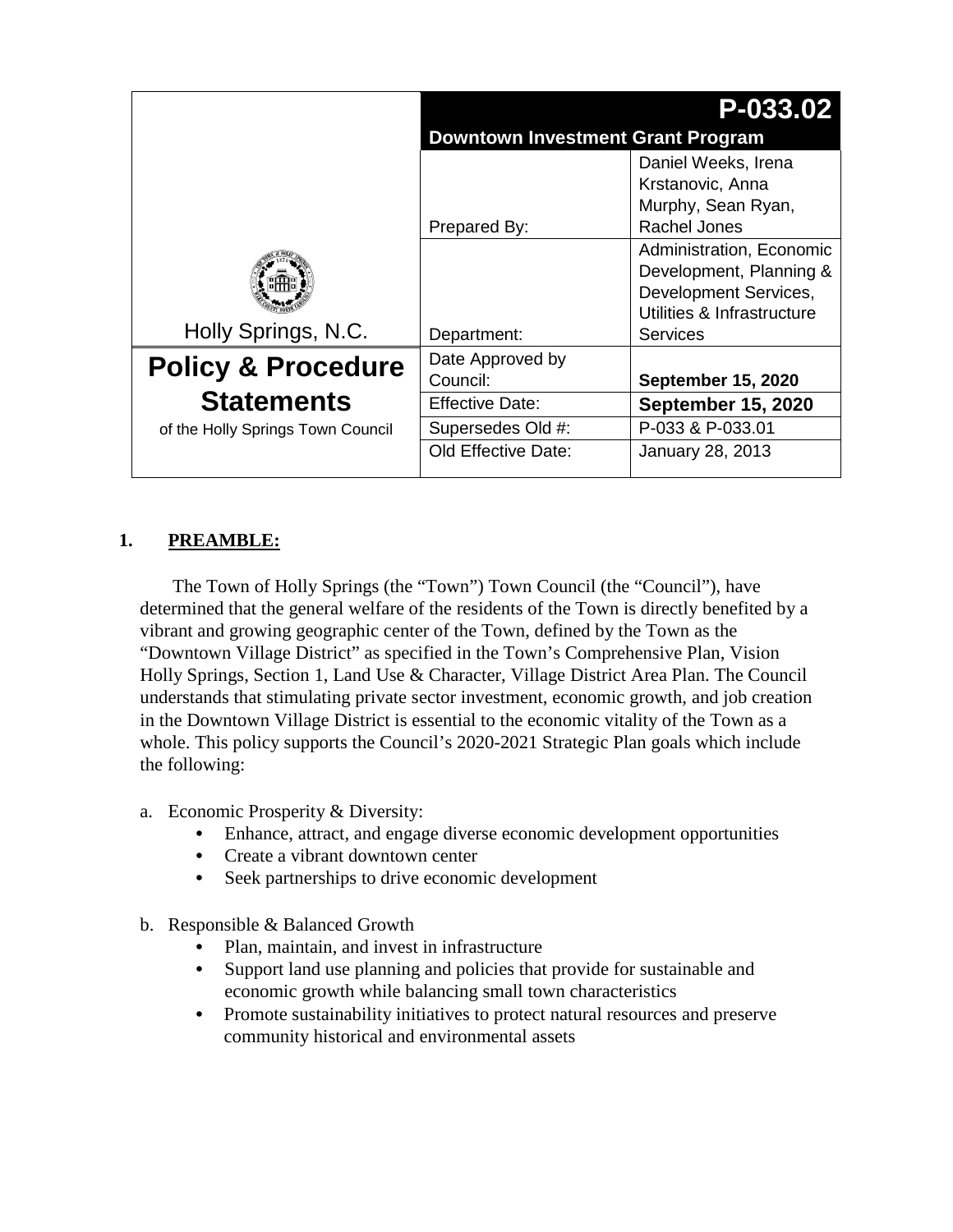The Council further determines that it may be necessary to encourage or stimulate certain development in the Downtown Village District because of challenges to development or limiting real estate market forces. To this end, for projects located within the Downtown Village District, the Town will consider, on a case by case basis, specific Dowtown Investment Grants (DIG) through which the Town may share in the expenses related to public infrastructure (i.e. necessary roads, on-street parking, sidewalks, street furnishings, water lines, sanitary sewer lines and/or stormwater features) and/or reimburse certain fees associated with development to stimulate development and small business growth in the Downtown Village District.

## **2. POLICY PURPOSE:**

The purpose of this Policy is to establish a structured and consistent means for the provision of DIG through Town investment. Such proposals must have a significant and positive effect on the economic health of the community and be in compliance with sound public policy principles which, at a minimum, meet the following criteria:

- a. Provide for an increase and diversification in the existing tax base of the Town, with a target objective of delivering a satisfactory return on the Town's investment, taking into account investment, new jobs created and intangible contributions to the Downtown Village District.
- b. Are memorialized by written contractual agreements with the Applicant involved, binding it to minimum levels of performance described in this policy.
- c. Are compliant with existing laws and provide for openness and transparency to the extent possible, such as those laws governing economic development incentive grants under N.C.G.S. §158-7.1.

# **3. DIG COMMITTEE:**

This policy creates a DIG Committee ("Committee") made up of the following members: Town Manager, two Assistant Town Managers and Directors of the following Departments: Planning & Development Services, Economic Development, Parks & Recreation, Utilities & Infrastructure Services, and an at-large member, the Small Business Program Manager. The Committee shall perform the following minimum activities which are managed by the Small Business Program Manager: advertise the program and its benefits to the community, screen applicants based on the criteria established by this policy, recommend to the Council those Applicants meeting the criteria (the "Applicants"), formulate and recommend to Council agreements with such successful Applicants, execute agreements approved by Council, and monitor compliance.

# **4. DIG PROGRAM PARAMETERS:**

### **4.1 Method for Determining Eligibility**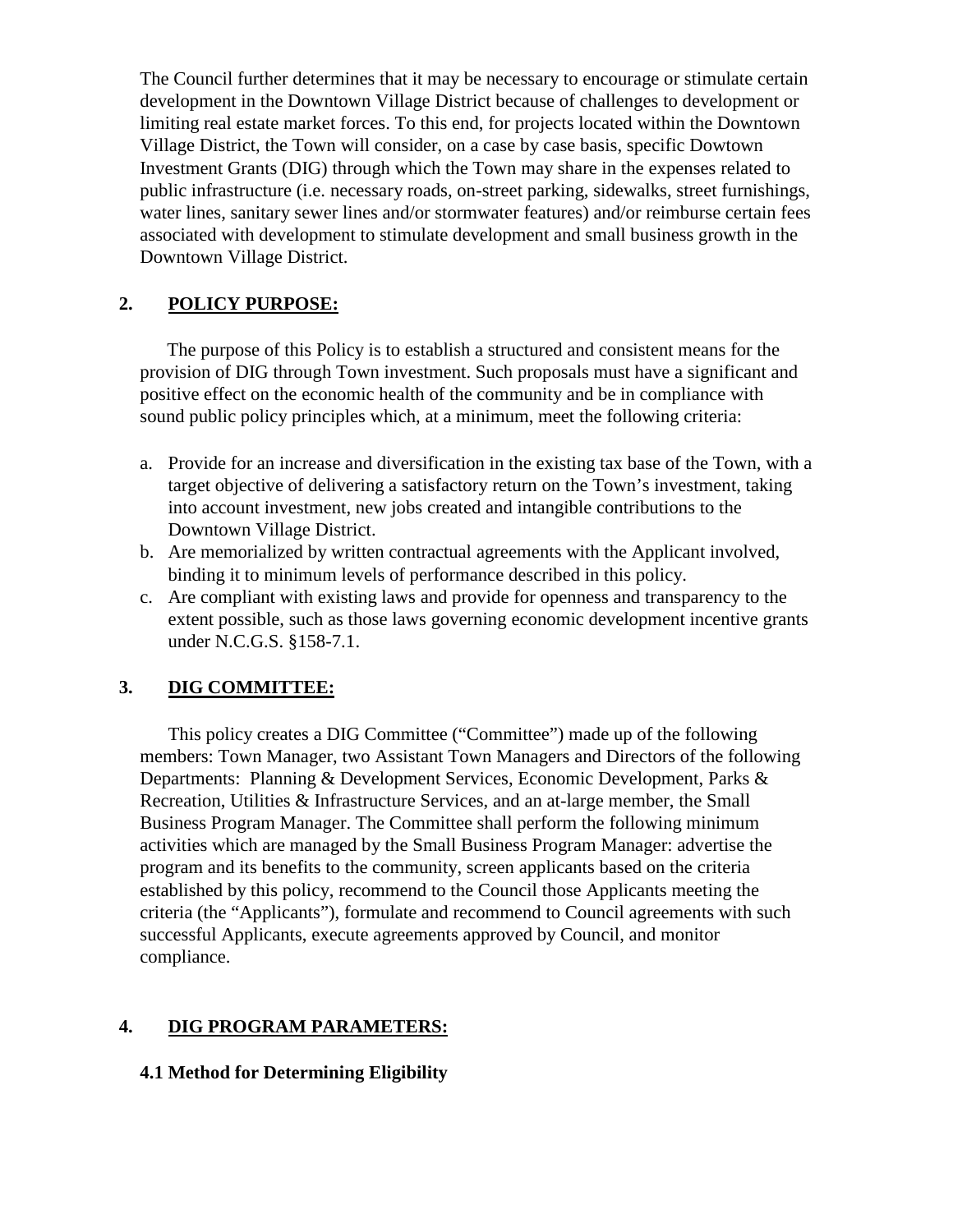In determining whether to award a DIG the Committee will first evaluate if the project is located within the boundaries of the Downtown Village District. The Committee will then assess if the Applicant is part of one or more of the following required DIG target industries, as described further in the application, the Town wishes to attract to the Downtown Village District:

- a. Information Technology
- b. Innovation & Entrepreneurship
- c. Tourism, Hospitality, Arts & Culture
- d. Healthcare

## **4.2 Criteria used to Determine Grant Amount**

For projects meeting the minimum criteria, the amount of DIG, if provided, will be recommended by the Committee, and determined by the Council in its sole discretion, with consideration of the following criteria:

- a. Job Creation
- b. Private Investment
- c. Historic Preservation & Environmental Sustainability & Public Art

## **4.3 Breakdown of Town Investment**

DIG shall be limited to the following Town investment, which is determined based upon how the project meets performance criteria utilizing the guidelines specified in this Policy and adopted by the Council.

- a. New Construction:
	- Reimbursement of Town Development Fees
- b. Residential to Commercial Conversion:
	- Reimbursement of Town Development Fees

and/or…

• 50% of public infrastructure costs or \$25,000, whichever is less (contingent on available budgeted funds)

### **4.3.1 Fee Reimbursement Breakdown**

### **Job Creation Breakdown: up to 40%**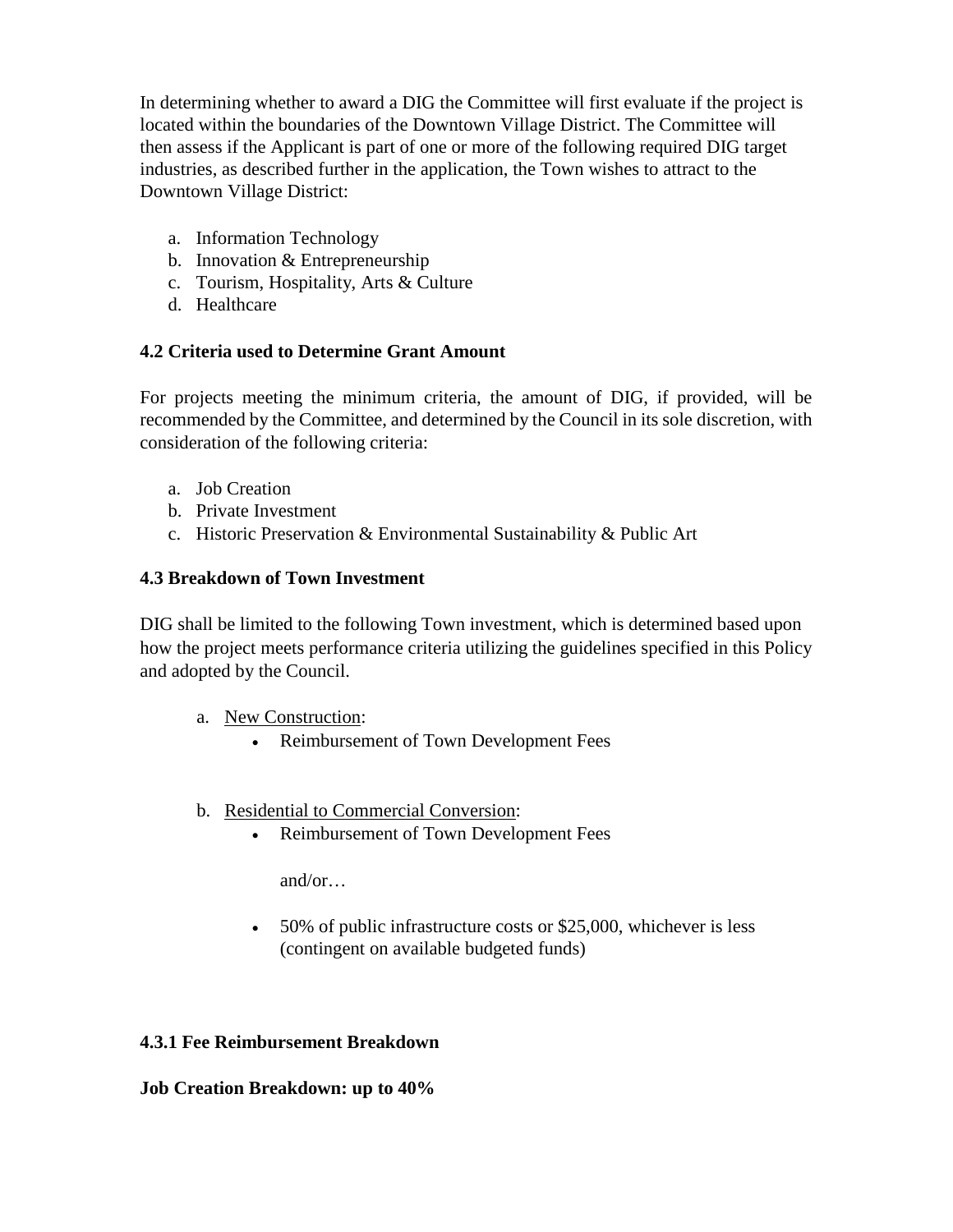| New Jobs Created    | % Fee Reimbursement |
|---------------------|---------------------|
| 1 - 5 employees     | 10%                 |
| 6 - 10 employees    | 20%                 |
| $11 - 15$ employees | 30%                 |
| $16+$ employees     | 40%                 |

For a job to be considered in the calculation, it must generate a wage above the Wake County average wage. Number of jobs created to be determined after receipt of Certificate of Occupancy (CO). Job creation and average wage amount to be calculated at the time of request for reimbursement which should come in writing to the Town within 6 months of receipt of CO.

#### **Private Investment Breakdown: up to 30%**

| Percentage Change in Value | % Fee Reimbursement |
|----------------------------|---------------------|
| 100% - 199%                | 10%                 |
| 200% - 299%                | 20%                 |
| $300\% +$                  | 30%                 |

This value will be determined by taking the assessed value at the time of the application (property and/or building) and calculating the percentage change using assessed value and the private capital investment for the project. Private capital investment will be determined and confirmed by sealed engineering estimates provided to the Committee by the Applicant at the time of application submittal.

### **Historic Preservation & Environmental Sustainability & Public Art: up to 30%**

| Historic Preservation & Environmental Sustainability & Public Art  | % Fee Reimbursement |
|--------------------------------------------------------------------|---------------------|
| A. Preservation of historical artifacts or materials that relate   |                     |
| directly to the site and/or                                        |                     |
| B. Preservation of historical landscapes that relate directly to   |                     |
| the site (i.e.Rare plant species, specimen trees as defined in     |                     |
| the UDO, and/or a unique natural feature) and/or                   | $10\%$ (at least 2) |
| C. Outdoor public art that directly relates to historical elements |                     |
| of the site or Town or celebrates the cultural heritage OR         |                     |
| creation of new art that contributes to the Downtown               |                     |
| Village District character and/or                                  |                     |
| D. A unique building design element                                |                     |
| A. Rehab/preservation of a historic structure that has no intent   |                     |
| of pursuing a National Historic Register or Historic               |                     |
| Landmark designation (must be guaranteed through a                 | 20%                 |
| façade easement) and/or                                            |                     |
| B. Environmental site design <i>i.e.</i> storm water management,   |                     |
| low impact development, native landscaping                         |                     |
| A. Rehab/preservation of a historic structure with the intent of   |                     |
| National Historic Register designation or Historic                 | 30%                 |
| Landmark designation (must be guaranteed through a                 |                     |
| façade easement) and/or                                            |                     |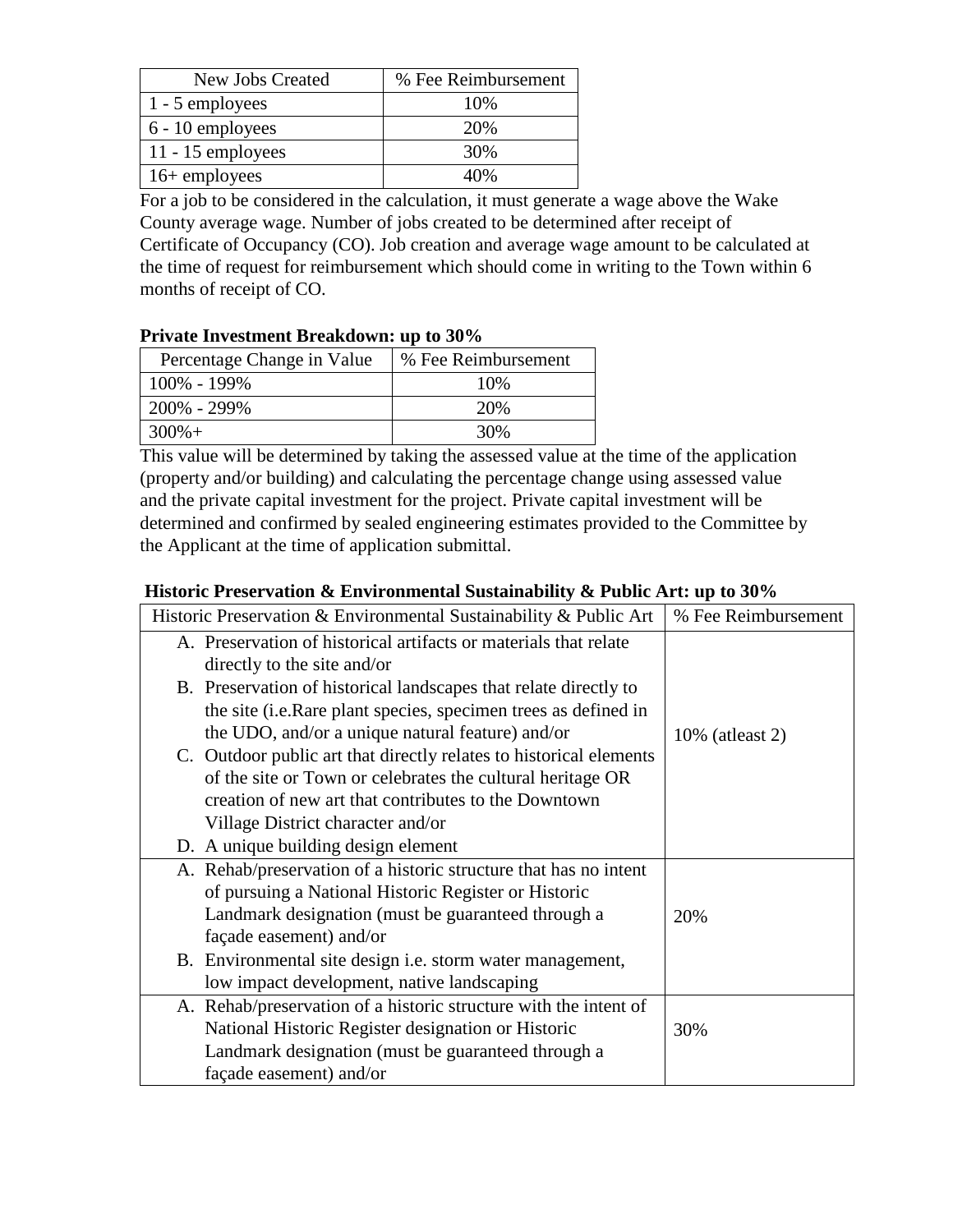Each project will be considered separately and individually utilizing the guidelines specified in this Policy and adopted by the Council. These guidelines shall be subject to periodic review and may be modified, amended or terminated, due to changed economic conditions, competitive considerations, or other reasons at the Council's discretion. In the event of any modification, amendment, or termination of these guidelines, any DIG to which the Town previously committed will not be affected.

## **5. FORM OF TOWN INVESTMENT:**

The Town of Holly Springs DIG program does not consist of a standard set of grants or credits. Each fiscal year, the DIG program may receive funds obligated from the Town's general fund. These funds are not guaranteed and change each year based on the budget needs of the Town. On a case by case basis, the Town will consider contributions to qualifying projects, as funds are available, for required infrastructure such as roads, onstreet parking, sidewalks, street furnishings, water lines, sanitary sewer lines and/or stormwater features, and/or reimbursement of certain Town development fees such as:

- a. Planning & Development Services Fees
- b. Utilities and Infrastructure Fees
- c. Parks & Recreation Fees

### **6. PROCEDURE FOR GRANT CONSIDERATION:**

The following procedure will be utilized in considering a project for a DIG:

- a. The Applicant requesting DIG shall, after receiving Council approval of development plans, submit a request on the forms specified by the Committee to the Small Business Program Manager.
- b. The Small Business Program Manager shall notify the Committee and schedule a meeting to review the request during a subsequent Development Team meeting. The Applicant may attend to present their case if they so choose.
- c. If the Applicant expresses interest to attend the Committee meeting, the Small Business Program Manager shall notify the Applicant of the date and time of the Committee meeting and notify the Committee.
- d. The Committee shall review the information submitted, interview the Applicant, upon the Applicant's request, and recommend to the Town Manager for or against the request for DIG and their recommended performance criteria for the recipient to meet.
- e. The Town Manager shall review the information submitted by the Applicant and the written recommendation from the Committee and respond with his/her recommendation during a follow up meeting with the Small Business Program Manager and Assistant Town Managers.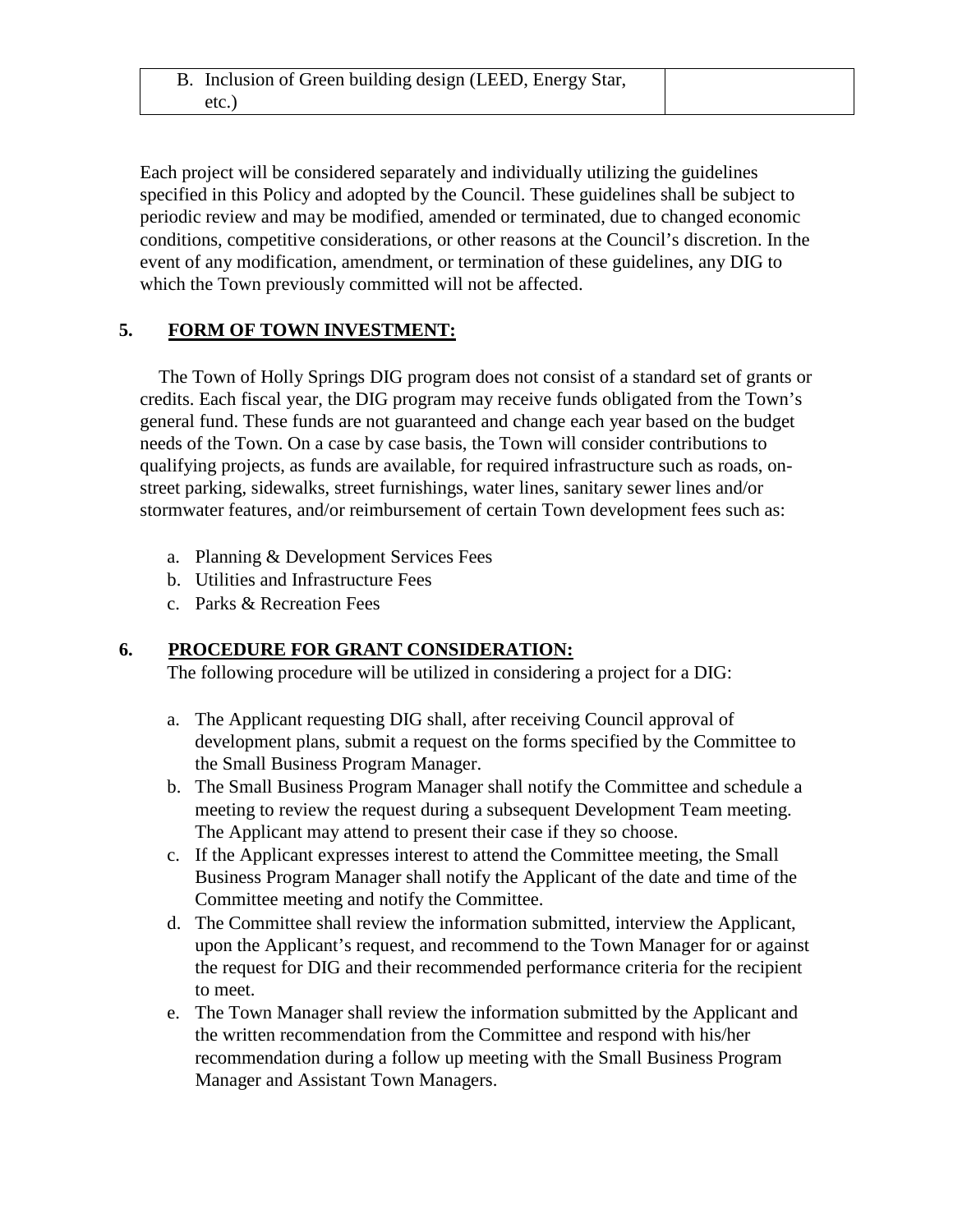- f. If the Town Manager recommends providing DIG, then the Small Business Program Manager shall notify the Town Attorney.
- g. The Town Attorney shall review the request for conformance with this policy and all state and/or other regulations regarding such and prepare a draft agreement including recommended performance criteria which shall ensure the timely completion of the project and protect the Town's investment for the Committee to review.
- h. The Committee shall negotiate the terms of such agreement with the Applicant. Such discussions are negotiations only, inasmuch as the Council has the sole discretion and authority to finally agree to such DIG as determined during the negotiation phase or modify the offer at their discretion.
- i. If the DIG involves a reimbursement of Town development fees or expenditure of Town funds, then at a time agreeable to the applicant, given its confidentiality concerns, the Small Business Program Manager shall provide public notice and schedule the public hearing regarding the proposed incentives in accordance with the requirements of N.C. Gen. Stat. §158-7.1. Otherwise, the DIG will be considered by the Council at a public meeting.
- j. Upon completion of the terms of the DIG and draft agreement by the Town Attorney and Committee, the Small Business Program Manager shall submit the request draft agreement including the performance criteria and recommendation to the Council. The Council will make a decision as to whether to approve the terms of the DIG agreement, modify the terms or deny the DIG.
- k. Upon Council approval, a DIG agreement will be executed which contractually binds the Town to make the investment, provides that the Applicant meets the performance criteria to which they mutually agreed in a manner agreed to between the Town and the Applicant, and provides for default mechanisms for the Applicant's failure to meet criteria.
- l. The Applicant will provide periodic verification of its compliance with the requirements to which it has agreed. Periodic verification shall be a written letter sent to the Small Business Program Manager, reporting the status of the project at a time period of 3, 6, and 12 months after signing of the Agreement, and/or upon completion of all public infrastructure projects, and at the receipt of CO. Staff will inform Council of the final closeout of the project.

# **7. CONCLUSION:**

All DIGs will be considered on a project-by-project basis, pursuant to these guidelines. By adopting these guidelines, the Council is not obligated to grant any DIG. These guidelines are not retroactive to any project which has been announced prior to the adoption of these guidelines. These guidelines are effective upon adoption by the Council.

### *End of Policy Statement No. P033.02*

I, Linda McKinney, Town Clerk of the Town of Holly Springs, certify that this is a true and accurate copy of a policy statement adopted by the Holly Springs Town